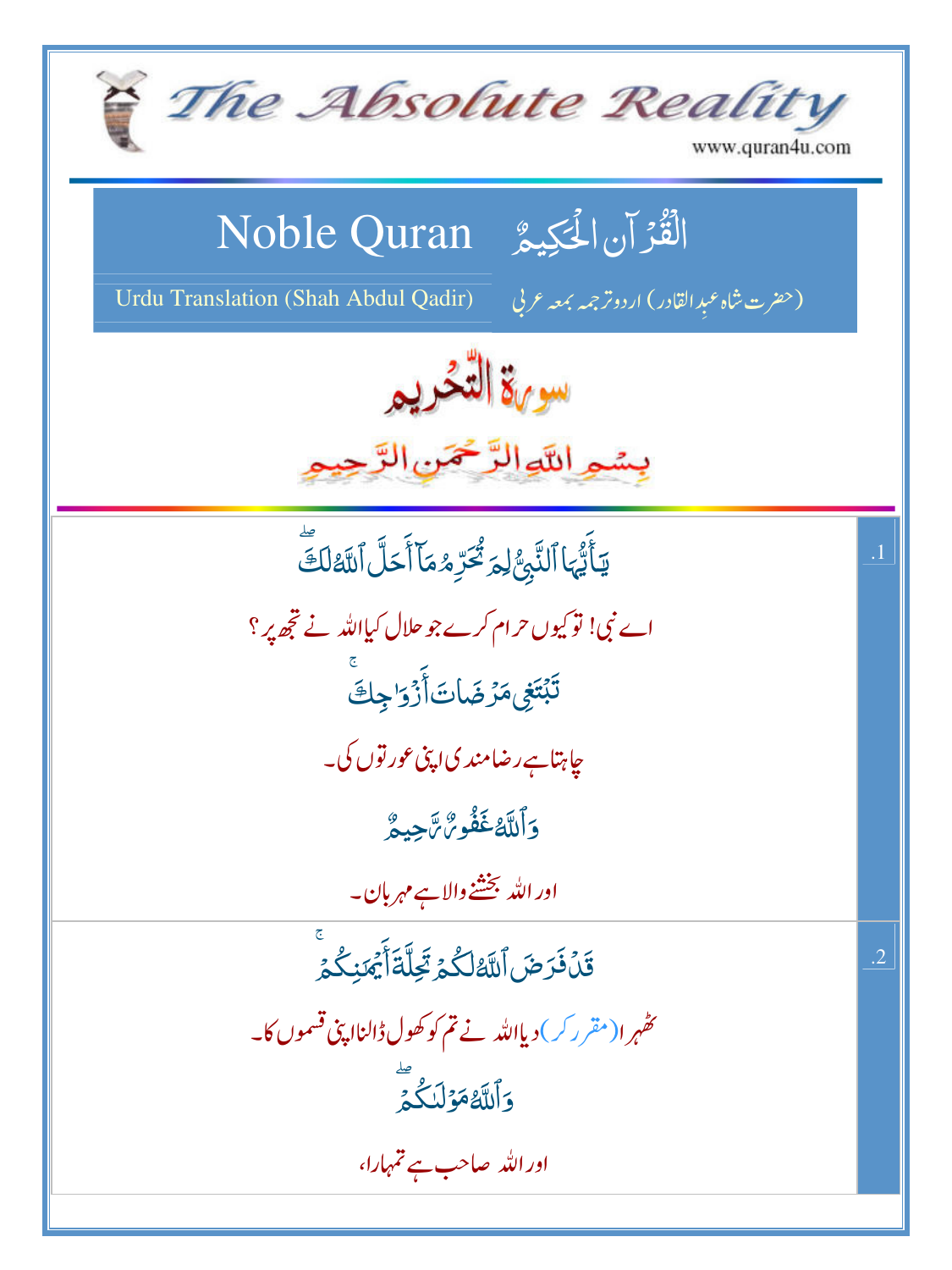دَهُوَٱلۡعَلِيمُ ٱلۡكِيمُ

اور وبي سب حانتاھكمت والا۔

 $\overline{3}$ 

 $\overline{A}$ 

دَإِذۡأَسَرَّ ٱلنَّبِىُّۚ إِلَىٰل**َحۡضِ**ۚ أَرۡوَا جِهِۦ حَلِيشَٗا اور جب *چھپاکر* کہی نبی نے اپنی *کسی عور*ت سے ایک بات، فَلَمَّا نَبَّأَّتُ بِهِ وَأَظۡهَرَهُۚ اللَّهُ عَلَيۡهِ عَرَّ فَ بَعۡضَهُ وَأَعۡرَضَ عَنۡ بَعۡضٍ پھر جب اُس نے خبر کر دی اس کی،اور اللہ نے جبا( ظاہر کر) دیانی کو بیہ، (تو) جتائی (اطلاع دی) نبی نے اس میں سے پچھ اور ٹلادی (در گذر کیا) کچھ۔ ڣٙڶٙڡۜٞٵؘٮڹۜٲۜۿؘٳۑڡؚٷؘٲڶٮؘ۠ٙڡؘڽٙٲۧڹؗٵؘؙۧڬؖۿۮؘٲؖ پھر جب وہ جتلا یاعورت کو، بولی تجھ کو *کس نے* بتایا ہہ ؟ قَالَ نَبَّأَنِّ ٱلْعَلِيمُ ٱلْحَبِيرُ کہامجھ کو بتایااس خمر والے نے۔

إِن تَتُوبَآ إِلَى ٱللَّهِ فَقَلُ صَغَتَ قُلُوبُكُمَّا

اگر تم دونوں توبہ کرتی ہو،تو جھک پڑے ہیں (ہٹ گئے تھے سید ھی راہ سے ) دل تمہارے۔ <u>وَإِن تَظَهَرَ اعَلَيْهِ فَإِنَّ اللَّهَهُوَ مَوْلَدُهُ وَجِبُرِيلُ وَصَلِحُ ٱلْمُؤْمِنِينَ</u> اور اگر تم دونوں چڑھائی (ایکا) کروگی اس پر نواللہ ہے اسکار فیق اور جمر ئیل اور نیک ایمان والے ، **وَٱلۡتَلۡبِكَةُبَعۡلَ ذَٰ ٰلِكَ ظَهِيرٌ**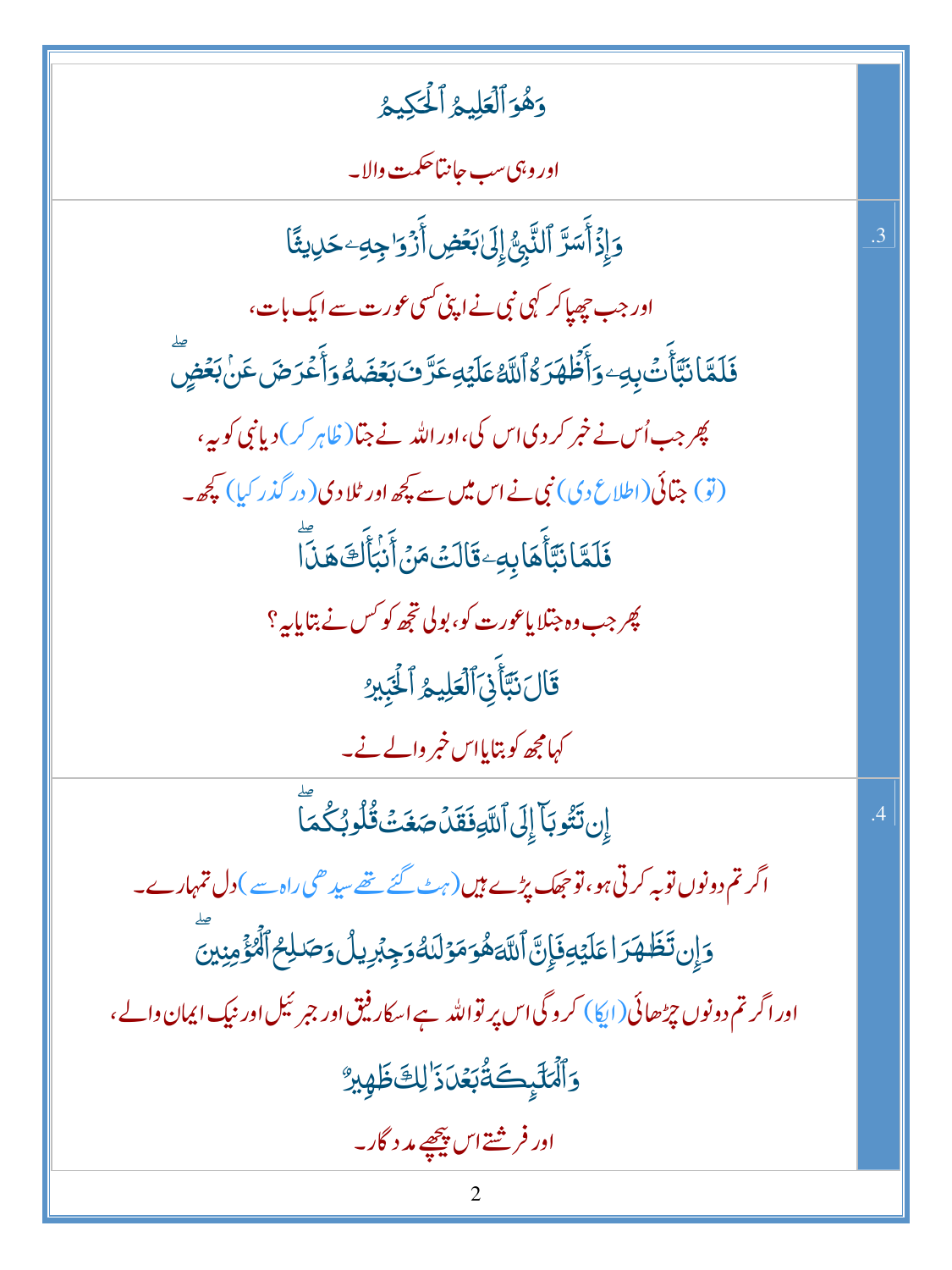| عَسَىٰ بَبُّهُ إِن <b>طَلَّقَكُنَّ أَن يُبْدِلَهُ أَزْدَا جَا خَبْرَ</b> اقِنكُنَّ                     | .5              |
|--------------------------------------------------------------------------------------------------------|-----------------|
| ابھی اگر نبی چھوڑ دے تم سب کو،اس کارب بد لے میں دے اس کو عور تیں تم سے بہتر۔                           |                 |
| ۿۺڸڡؘؾٟ؋۠۠ؗٷٛڡؚٸٙؾٟۊؘۧڹٸؾٟڷؘؠٟۧۑڹؾٟ؏ۑؚۨڵؾٟڛۜٙؠؚؚؚٟۣڝؾٟڗ۬ٞؾۣڹؾٟۅؘٲۨڹؘڰؘٲ؆ٲ                              |                 |
| حکم بر دار (مسلمان)،یقین رکھتیاں (مومن) نماز میں کھڑی (اطاعت شعار)،توبہ کرتی، بند گی بجالا تیں         |                 |
| (عبادت گزار)،روزه دار،(خواه <u>بهل</u> ے) بیاہیاں(ہوں) اور(پا) <b>کنواریاں۔</b>                        |                 |
| يَأَيُّهَا ٱلَّذِينَءَامَنُواۡقُوٓأَأَنفُسَكُمۡ وَأَهۡلِيكُمۡ نَآءًاوَقُودُهَا ٱلنَّاسُ وَٱلۡلِجَاءَةُ | .6              |
| اے ایمان دالو!                                                                                         |                 |
| بچاؤاپنی جان کواور اپنے گھر والوں کواس آگ سے، جسکی چھپٹیاں (ایند ھن) ہیں آدمی اور پتھر ،               |                 |
| ؗڡؘڶ <i>ؿ</i> ؠؘٵڡؘڶ <sub>ۧ</sub> ۑؚػۘڐٞ۠ۼؚڶٲڟ۠ۺ <sub>۫</sub> ڷٳڐٛ                                     |                 |
| اس پر مقرر <sup>ہ</sup> یں فرشتے تندخو زبر دست،                                                        |                 |
| لَّايَعۡصُونَ ٱللَّهَمَاۤ أَمَرَهُمۡ وَيَفۡعَلُونَمَا يُؤۡمَرُونَ                                      |                 |
| بے حکمی نہیں کرتے اللہ کی جو بات ان کو فرمایئے،اور وہی کرتے ہیں جو حکم ہو۔                             |                 |
| يَأَيُّهَا ٱلَّذِينَ كَفَرُواۡلَاتَعۡتَذِيۡ وَٱٱلۡيَوۡمَّ إِنَّمَائُجُزَوۡنَ مَا كُنتُمۡ تَعۡمَلُونَ   | .7              |
| اے منکر ہونے والو! مت بہانے بناؤ آج کے دن۔وہی بدلہ پاؤ گے جو کرتے تھے۔                                 |                 |
| يَأَيُّهَا ٱلَّذِينَ ءَامَنُو ٱتُوبُوٓ أَإِلَى ٱللَّهِ تَوۡبَةَ نَّصُوحًا                              | $\overline{.8}$ |
| اے ایمان والو! توبہ کر واللہ کی طرف،صاف دل کی توبہ۔                                                    |                 |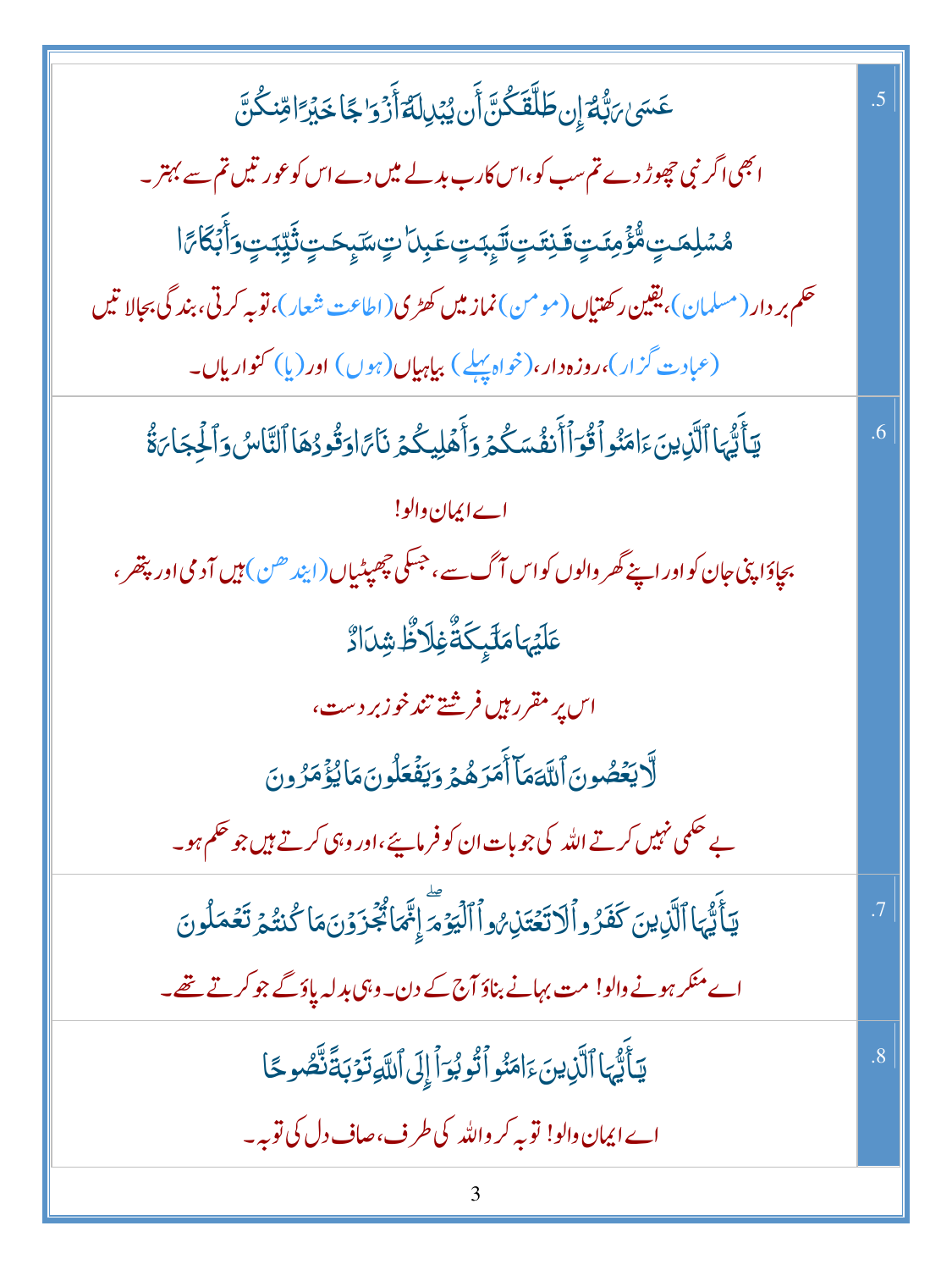عَسَىٰ ِمَنَّكُمۡ أَن يُكَفِّرَ عَنكُمۡ سَيَّاتِكُمۡ ۚ شاید تمہارارب اُتارے تم سے تمہاری برائیاں، دَيْدُ خِلَكُمۡ جَنَّتِ تَجۡرِى مِن تَحۡتِهَا ٱلۡأَكۡفَـٰرُ اور داخل کرے تم کو باغوں میں جن کے نیچے بہتی نہریں۔ يَوْمَ لَا يُُخْزِى ٱللَّهُ ٱلنَّبِيَّ وَٱلَّذِينَ ءَامَنُو أَمَعَهُ جس دن الله ذلیل نه کرے گانبی کواور جویقین لائے ہیں اسکے ساتھ ۔ ڹ<br>ۮ۠*ۯ؇ۿ۠ؽ۬*ێۺ*ڰ*ؘڸڹؽٙڽؘٲۨؽ۬ڸڸۑٮۿ؋ڹٲۨٛؿؙ*ڰڐ*ۣڹڂ انگی روشنی (نور) دوڑتی ہے ان کے آگے اور ان کے داننے، يَقُولُونَ يَبَّنَآ أَنۡهُمۡ لَنَاٰ نُوِيَٰنَاۚ وَٱغۡفِرۡ لَنَّآ کہتے ہیں اے رب ہمارے! یوری کر دے ہم کو ہماری روشنی اور معاف کر ہم کو۔ ٳۣڹؖ۠ۜڮؘٷٙڸ؎ؙڵۣۺؘٛۦؚٟۊؘڸؠڒ۠ توہر چز کر سکتاہے۔ يَأَيُّهَا ٱلنَّبِنُّ جَهِدِ ٱلۡكُفَّاۤاَ وَٱلۡمُنَفِقِينَ وَٱغۡلُظۡ عَلَيۡهِ مَرۡ اے نبی لڑ ائی کر منکر وں سے اور دغابازوں سے اور سختی کر ان پر ،

9

وَمَأۡوَلٰهُمۡ جَهَنَّمۡۚ وَبِئۡسَ ٱلۡصِٰبِرُ

اور انکاگھر دوزخ ہے۔اور بُر کی جگہ پہنچے۔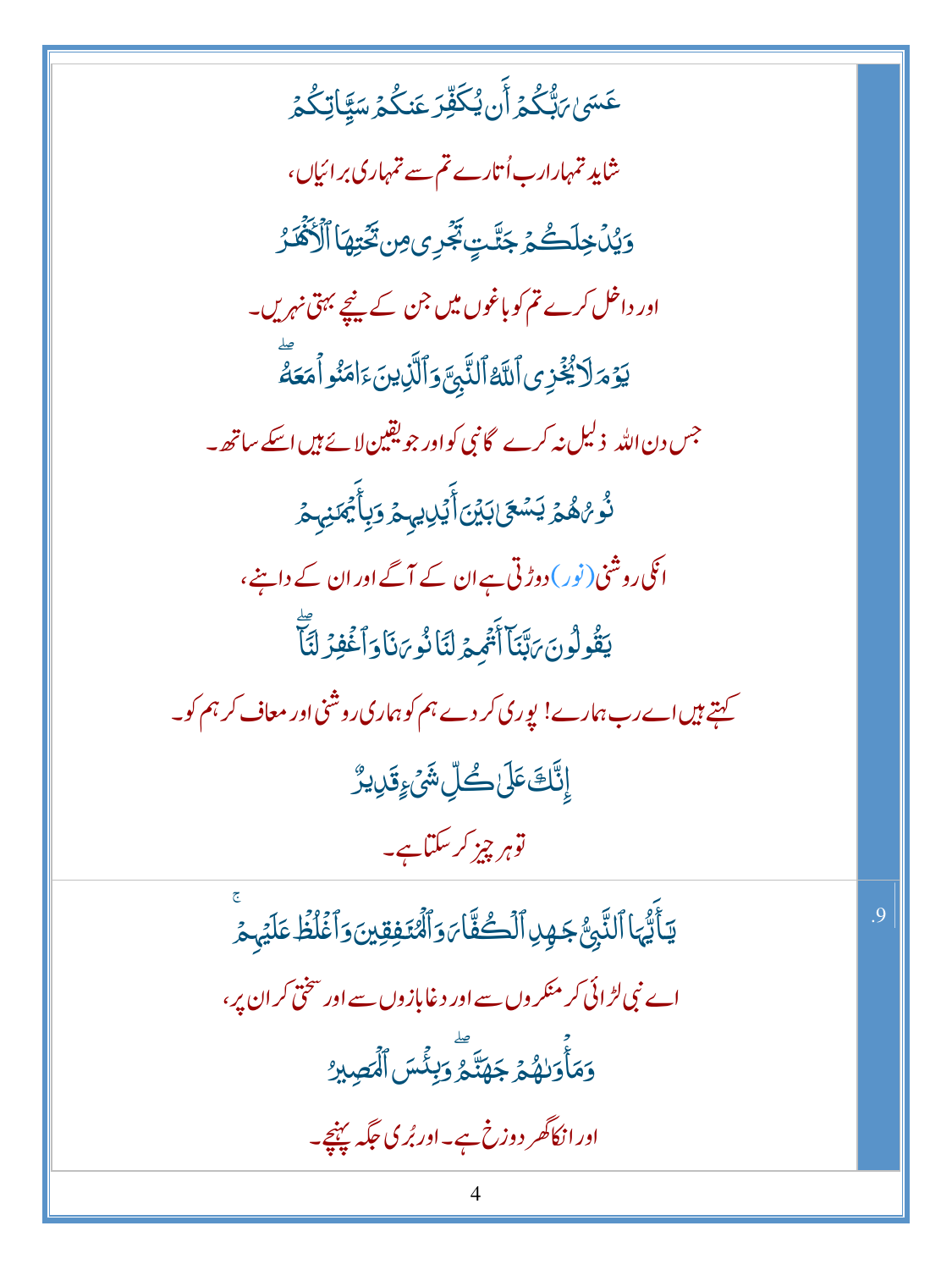| ضَرَبَ ٱللَّهُمَثَلاً لِلَّذِينَ كَفَرُواُ ٱمۡرَأَتَ نُوحِوَٱمۡرَأَتَ لَوۡطٍ ۖ              | .10 |
|---------------------------------------------------------------------------------------------|-----|
| اللہ نے بتائی ایک کہاوت منکر وں کے واسطے،عورت نوح کی اور عورت لوط کی۔                       |     |
| ڪَان <i>تَ</i> ا <i>تَّخُتَ عَبْدَيْنِ مِنْ عِبَادِنَا صَلِحَيْنِ</i>                       |     |
| گھر میں تھیں دونوں دونیک بندوں کے ہمارے بندوں میں سے،                                       |     |
| فَخَانَتَاهُمَافَلَمَ يُغْنِيَاعَنَّهُمَامِنَ ٱللَّهِشَيَّا                                 |     |
| چر (ان عور توں نے)ان سے چوری(خیانت) کی، چر وہ کام نہ آئےانکو(بچانے میں)اللہ کے ہاتھ سے پچھ، |     |
| وَقِيلَ أَدُخُلَا ٱلتَّاَىَ مَعَ ٱللَّا خِلِينَ                                             |     |
| اور حکم ہوا(ان عور توں کو) کہ جاؤ دوزخ میں ساتھ جانے والوں کے۔                              |     |
| <u>و</u> َضَرَبَ ٱللَّهُمَثَلاً لِلَّلْزِينَءَامَنُواْ ٱمۡرَأَٰتَ فِرۡ عَوۡنَ               | .11 |
| الله نے بتائی ایک کہاوت ایمان والوں کوعورت فرعون کی،                                        |     |
| ۪ٳؚۯ۬ۊؘڶڶٮٛٙ؆ٮٟۨٵڹۘڹۣڶۣ؏ٸٮؘڶڰڹؽؘؾؑٲڣۣٲۼؙۘؾٙۊ                                                |     |
| جب بولیاے رب! بنامیرے داسطے اپنے پاسا ایک گھر بہشت میں                                      |     |
| <u>وَنَجِّنِي مِن فِرْعَوْنَ وَعَمَلِهِ</u> ے                                               |     |
| اور بجا نکال (نجات دے)مجھ کو فرعون سے،اور اس کے کام سے،                                     |     |
| وَنَجِّنِي مِنَ ٱلْقَوْمِ ٱلظَّلِمِينَ                                                      |     |
| اور بجانکال(نجات دے) مجھ کو ظالم لو گوں سے۔                                                 |     |